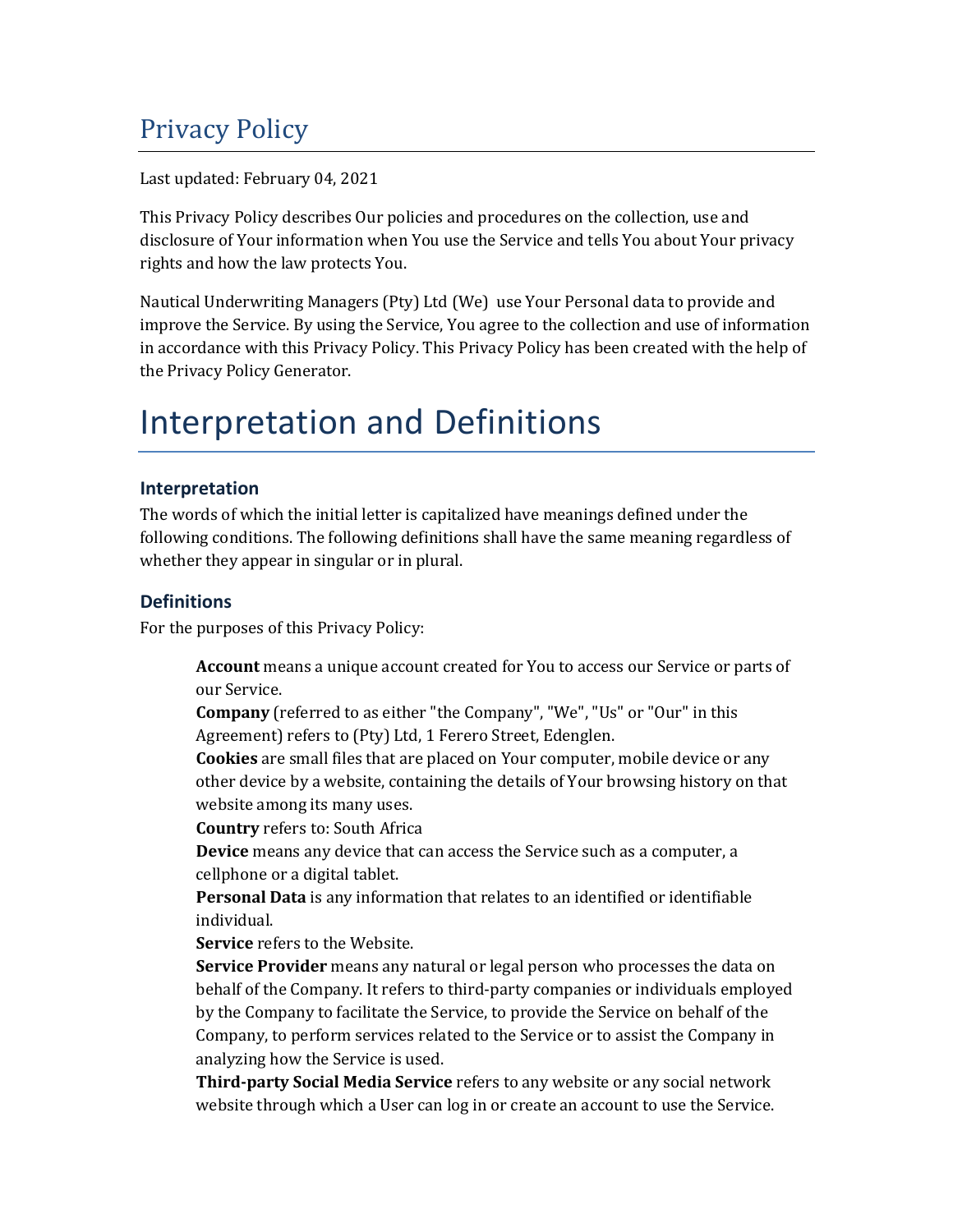**Usage Data** refers to data collected automatically, either generated by the use of the Service or from the Service infrastructure itself (for example, the duration of a page visit).

**Website** refers to Nautical Underwriting Managers (Pty) Ltd, accessible from <www.nauticalum.co.za>

**You** means the individual accessing or using the Service, or the company, or other legal entity on behalf of which such individual is accessing or using the Service, as applicable.

## Collecting and Using Your Personal Data

## **Types of Data Collected**

#### **Personal Data**

While using Our Service, We may ask You to provide Us with certain personally identifiable information that can be used to contact or identify You. Personally identifiable information may include, but is not limited to:

Email address First name and last name Phone number Usage Data

#### **Usage Data**

Usage Data is collected automatically when using the Service.

Usage Data may include information such as Your Device's Internet Protocol address (e.g. IP address), browser type, browser version, the pages of our Service that You visit, the time and date of Your visit, the time spent on those pages, unique device identifiers and other diagnostic data.

When You access the Service by or through a mobile device, We may collect certain information automatically, including, but not limited to, the type of mobile device You use, Your mobile device unique ID, the IP address of Your mobile device, Your mobile operating system, the type of mobile Internet browser You use, unique device identifiers and other diagnostic data.

We may also collect information that Your browser sends whenever You visit our Service or when You access the Service by or through a mobile device.

#### **Tracking Technologies and Cookies**

We use Cookies and similar tracking technologies to track the activity on Our Service and store certain information. Tracking technologies used are beacons, tags, and scripts to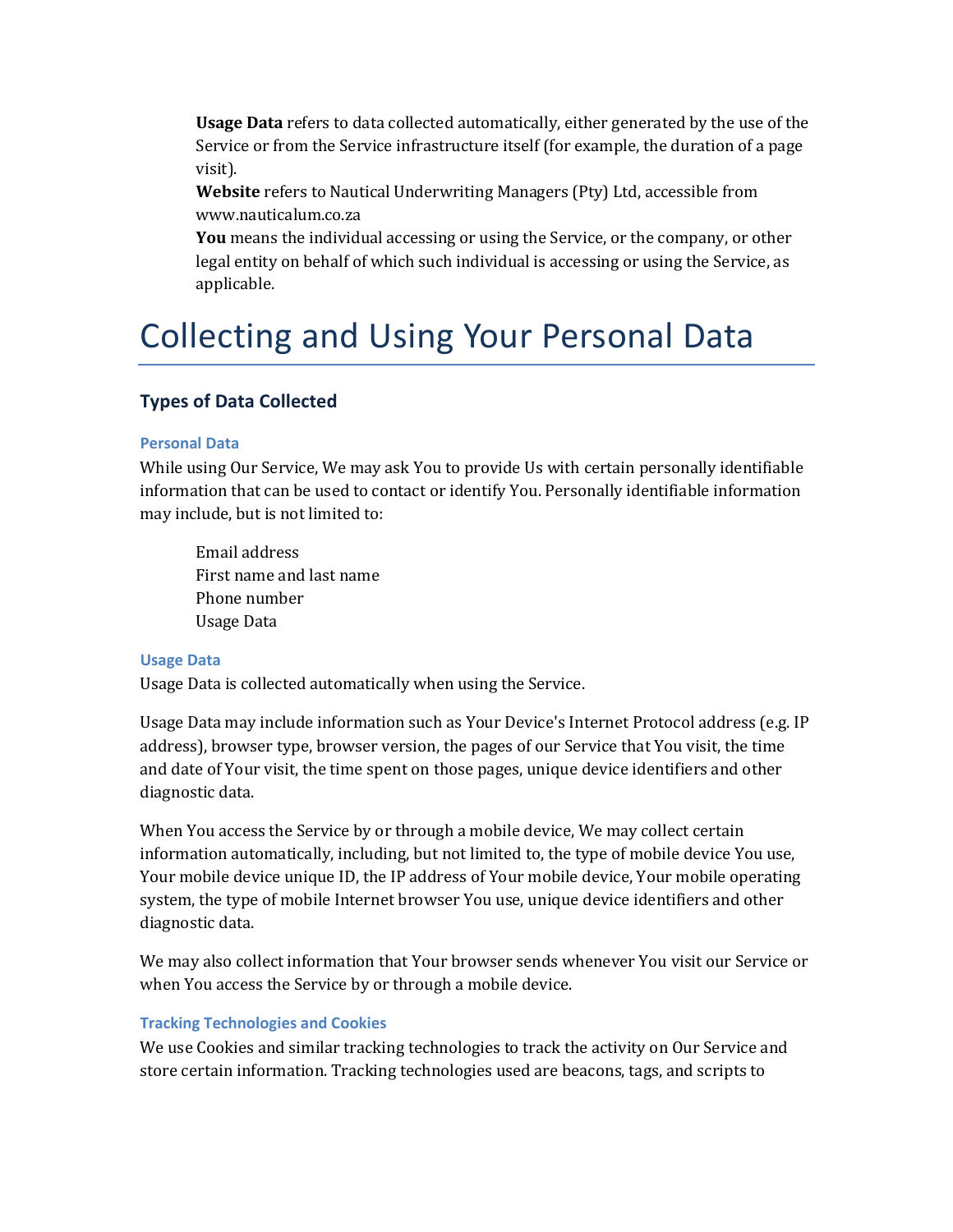collect and track information and to improve and analyze Our Service. The technologies We use may include:

- **Cookies or Browser Cookies.** A cookie is a small file placed on Your Device. You can instruct Your browser to refuse all Cookies or to indicate when a Cookie is being sent. However, if You do not accept Cookies, You may not be able to use some parts of our Service. Unless you have adjusted Your browser setting so that it will refuse Cookies, our Service may use Cookies.
- **Flash Cookies.** Certain features of our Service may use local stored objects (or Flash Cookies) to collect and store information about Your preferences or Your activity on our Service. Flash Cookies are not managed by the same browser settings as those used for Browser Cookies. For more information on how You can delete Flash Cookies, please read "Where can I change the settings for disabling, or deleting local shared objects?" available at [https://helpx.adobe.com/flash-player/kb/disable-local-shared-objects](https://helpx.adobe.com/flash-player/kb/disable-local-shared-objects-flash.html#main_Where_can_I_change_the_settings_for_disabling__or_deleting_local_shared_objects_)[flash.html#main\\_Where\\_can\\_I\\_change\\_the\\_settings\\_for\\_disabling\\_\\_or\\_deleting\\_local\\_sha](https://helpx.adobe.com/flash-player/kb/disable-local-shared-objects-flash.html#main_Where_can_I_change_the_settings_for_disabling__or_deleting_local_shared_objects_) [red\\_objects\\_](https://helpx.adobe.com/flash-player/kb/disable-local-shared-objects-flash.html#main_Where_can_I_change_the_settings_for_disabling__or_deleting_local_shared_objects_)
- **Web Beacons.** Certain sections of our Service and our emails may contain small electronic files known as web beacons (also referred to as clear gifs, pixel tags, and single-pixel gifs) that permit the Company, for example, to count users who have visited those pages or opened an email and for other related website statistics (for example, recording the popularity of a certain section and verifying system and server integrity).

Cookies can be "Persistent" or "Session" Cookies. Persistent Cookies remain on Your personal computer or mobile device when You go offline, while Session Cookies are deleted as soon as You close Your web browser. You can learn more about cookies here: [All About](https://www.termsfeed.com/blog/cookies/)  [Cookies by TermsFeed.](https://www.termsfeed.com/blog/cookies/)

We use both Session and Persistent Cookies for the purposes set out below:

### **Necessary / Essential Cookies**

Type: Session Cookies

Administered by: Us

Purpose: These Cookies are essential to provide You with services available through the Website and to enable You to use some of its features. They help to authenticate users and prevent fraudulent use of user accounts. Without these Cookies, the services that You have asked for cannot be provided, and We only use these Cookies to provide You with those services.

#### **Cookies Policy / Notice Acceptance Cookies**

Type: Persistent Cookies Administered by: Us Purpose: These Cookies identify if users have accepted the use of cookies on the Website.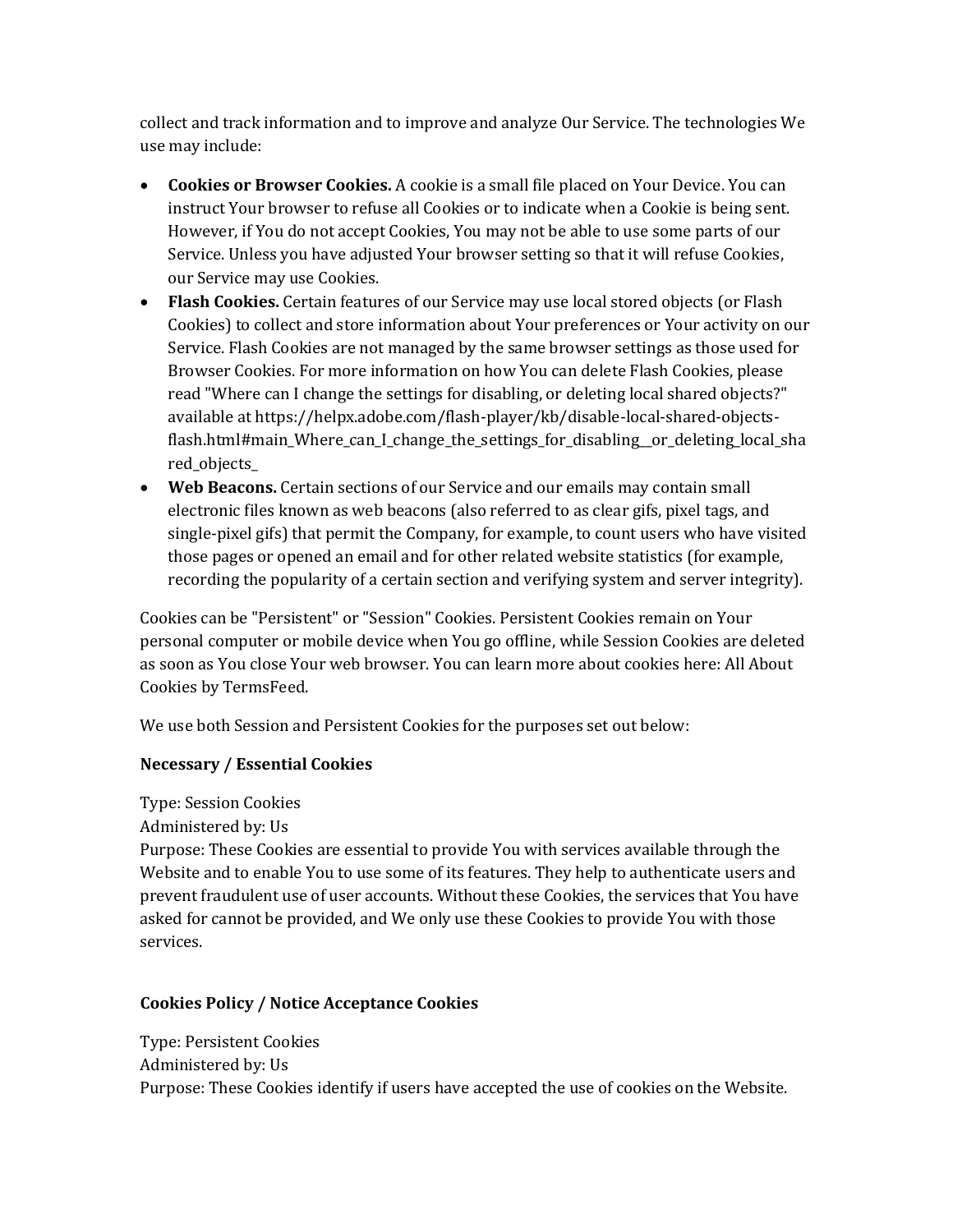#### **Functionality Cookies**

Type: Persistent Cookies Administered by: Us Purpose: These Cookies allow us to remember choices You make when You use the Website, such as remembering your login details or language preference. The purpose of these Cookies is to provide You with a more personal experience and to avoid You having to reenter your preferences every time You use the Website.

For more information about the cookies we use and your choices regarding cookies, please visit our Cookies Policy or the Cookies section of our Privacy Policy.

### **Use of Your Personal Data**

The Company may use Personal Data for the following purposes:

**To provide and maintain our Service**, including to monitor the usage of our Service. **To manage Your Account:** to manage Your registration as a user of the Service. The Personal Data You provide can give You access to different functionalities of the Service that are available to You as a registered user.

**For the performance of a contract:** the development, compliance and undertaking of the purchase contract for the products, items or services You have purchased or of any other contract with Us through the Service.

**To contact You:** To contact You by email, telephone calls, SMS, or other equivalent forms of electronic communication, such as a mobile application's push notifications regarding updates or informative communications related to the functionalities, products or contracted services, including the security updates, when necessary or reasonable for their implementation.

**To provide You** with news, special offers and general information about other goods, services and events which we offer that are similar to those that you have already purchased or enquired about unless You have opted not to receive such information.

**To manage Your requests:** To attend and manage Your requests to Us.

**For business transfers:** We may use Your information to evaluate or conduct a merger, divestiture, restructuring, reorganization, dissolution, or other sale or transfer of some or all of Our assets, whether as a going concern or as part of bankruptcy, liquidation, or similar proceeding, in which Personal Data held by Us about our Service users is among the assets transferred.

**For other purposes**: We may use Your information for other purposes, such as data analysis, identifying usage trends, determining the effectiveness of our promotional campaigns and to evaluate and improve our Service, products, services, marketing and your experience.

We may share Your personal information in the following situations: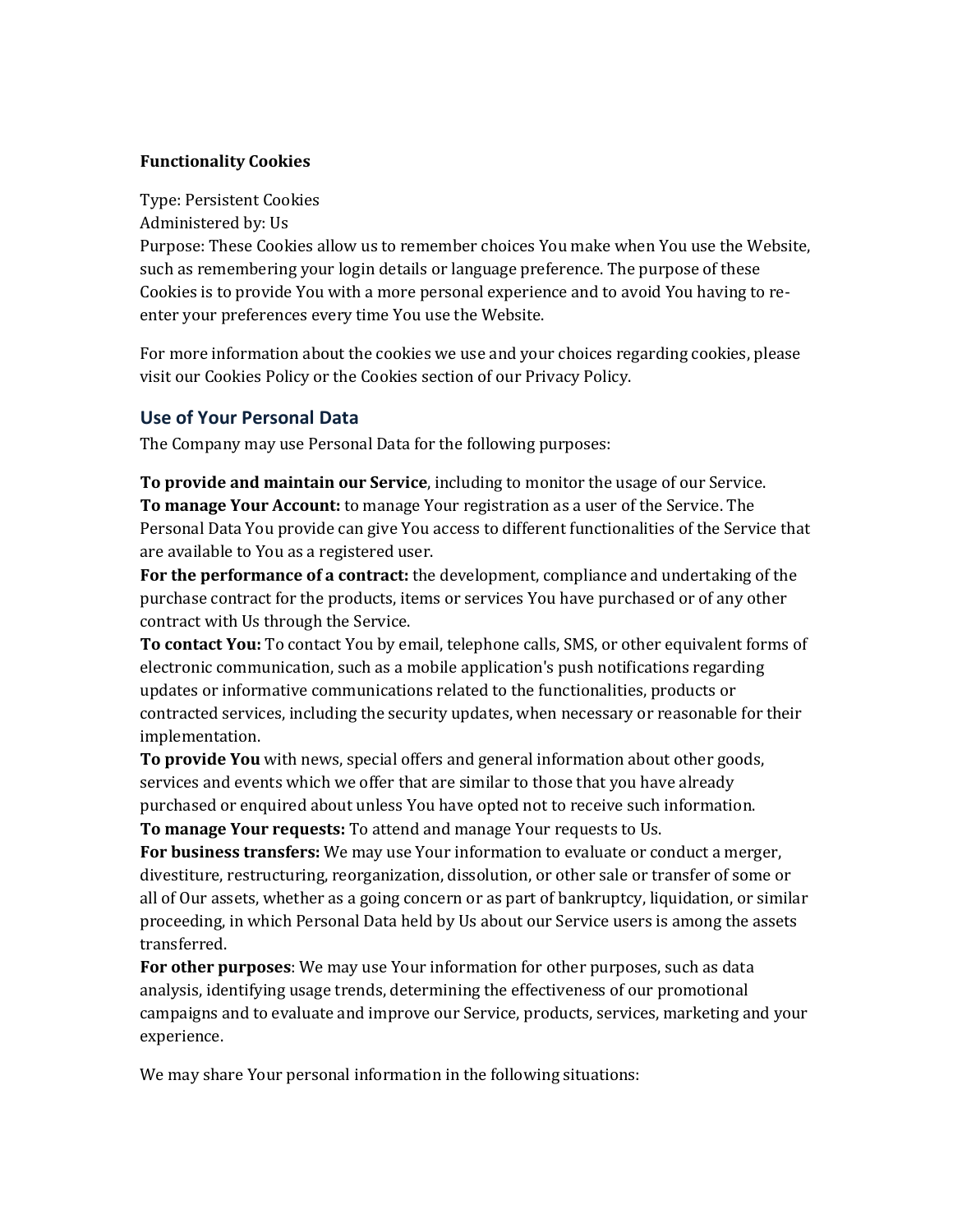- **With Service Providers:** We may share Your personal information with Service Providers to monitor and analyze the use of our Service, to contact You.
- **For business transfers:** We may share or transfer Your personal information in connection with, or during negotiations of, any merger, sale of Company assets, financing, or acquisition of all or a portion of Our business to another company.
- **With Affiliates:** We may share Your information with Our affiliates, in which case we will require those affiliates to honor this Privacy Policy. Affiliates include Our parent company and any other subsidiaries, joint venture partners or other companies that We control or that are under common control with Us.
- **With business partners:** We may share Your information with Our business partners to offer You certain products, services or promotions.
- **With other users:** when You share personal information or otherwise interact in the public areas with other users, such information may be viewed by all users and may be publicly distributed outside. If You interact with other users or register through a Third-Party Social Media Service, Your contacts on the Third-Party Social Media Service may see Your name, profile, pictures and description of Your activity. Similarly, other users will be able to view descriptions of Your activity, communicate with You and view Your profile.
- **With Your consent**: We may disclose Your personal information for any other purpose with Your consent.

## **Retention of Your Personal Data**

The Company will retain Your Personal Data only for as long as is necessary for the purposes set out in this Privacy Policy. We will retain and use Your Personal Data to the extent necessary to comply with our legal obligations (for example, if we are required to retain your data to comply with applicable laws), resolve disputes, and enforce our legal agreements and policies.

The Company will also retain Usage Data for internal analysis purposes. Usage Data is generally retained for a shorter period of time, except when this data is used to strengthen the security or to improve the functionality of Our Service, or We are legally obligated to retain this data for longer time periods.

## **Transfer of Your Personal Data**

Your information, including Personal Data, is processed at the Company's operating offices and in any other places where the parties involved in the processing are located. It means that this information may be transferred to — and maintained on — computers located outside of Your state, province, country or other governmental jurisdiction where the data protection laws may differ than those from Your jurisdiction.

Your consent to this Privacy Policy followed by Your submission of such information represents Your agreement to that transfer.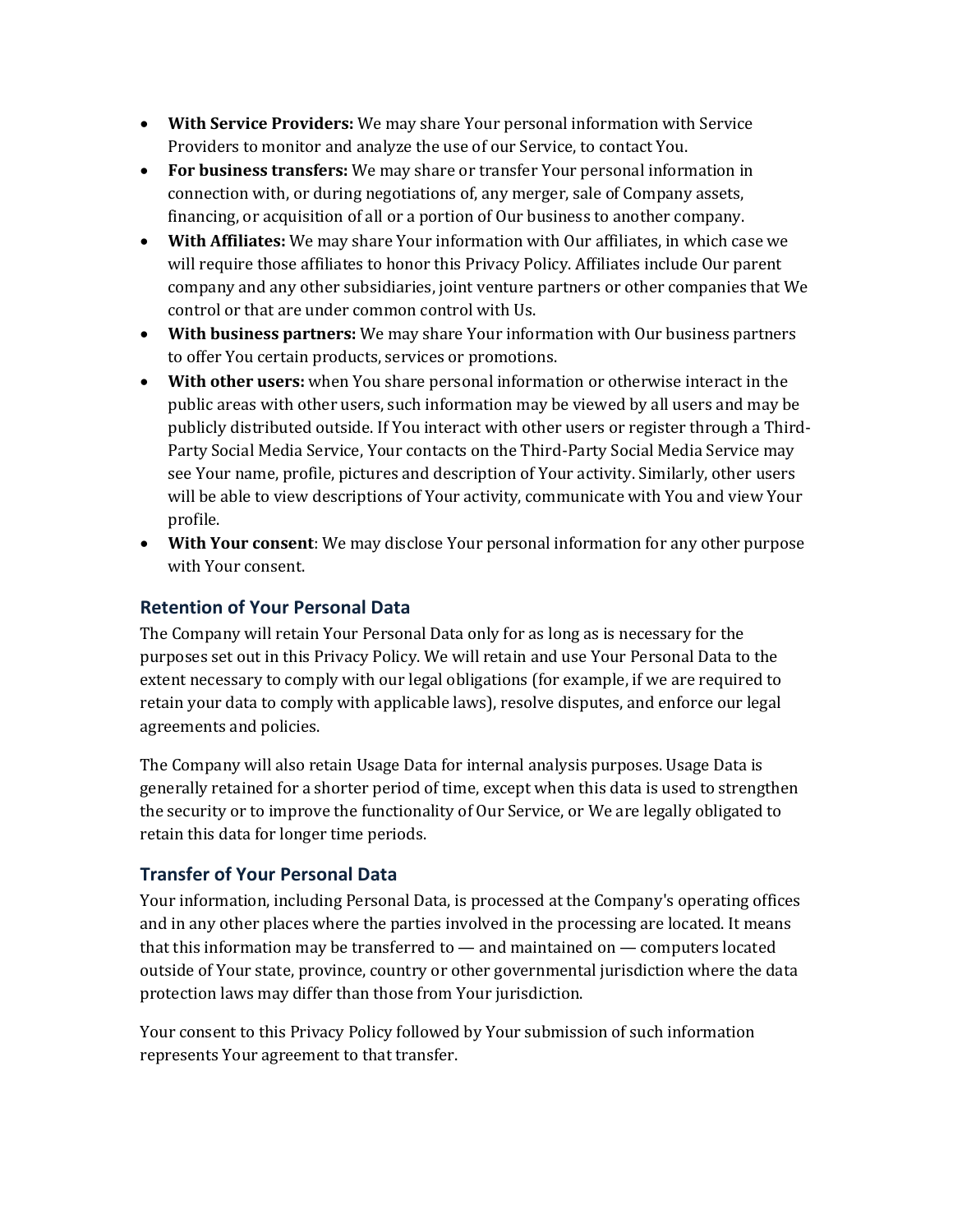The Company will take all steps reasonably necessary to ensure that Your data is treated securely and in accordance with this Privacy Policy and no transfer of Your Personal Data will take place to an organization or a country unless there are adequate controls in place including the security of Your data and other personal information.

### **Disclosure of Your Personal Data**

#### **Business Transactions**

If the Company is involved in a merger, acquisition or asset sale, Your Personal Data may be transferred. We will provide notice before Your Personal Data is transferred and becomes subject to a different Privacy Policy.

#### **Law enforcement**

Under certain circumstances, the Company may be required to disclose Your Personal Data if required to do so by law or in response to valid requests by public authorities (e.g. a court or a government agency).

#### **Other legal requirements**

The Company may disclose Your Personal Data in the good faith belief that such action is necessary to:

- Comply with a legal obligation
- Protect and defend the rights or property of the Company
- Prevent or investigate possible wrongdoing in connection with the Service
- Protect the personal safety of Users of the Service or the public
- Protect against legal liability

### **Security of Your Personal Data**

The security of Your Personal Data is important to Us, but remember that no method of transmission over the Internet, or method of electronic storage is 100% secure. While We strive to use commercially acceptable means to protect Your Personal Data, We cannot guarantee its absolute security.

## Links to Other Websites

Our Service may contain links to other websites that are not operated by Us. If You click on a third party link, You will be directed to that third party's site. We strongly advise You to review the Privacy Policy of every site You visit.

We have no control over and assume no responsibility for the content, privacy policies or practices of any third party sites or services.

## Changes to this Privacy Policy